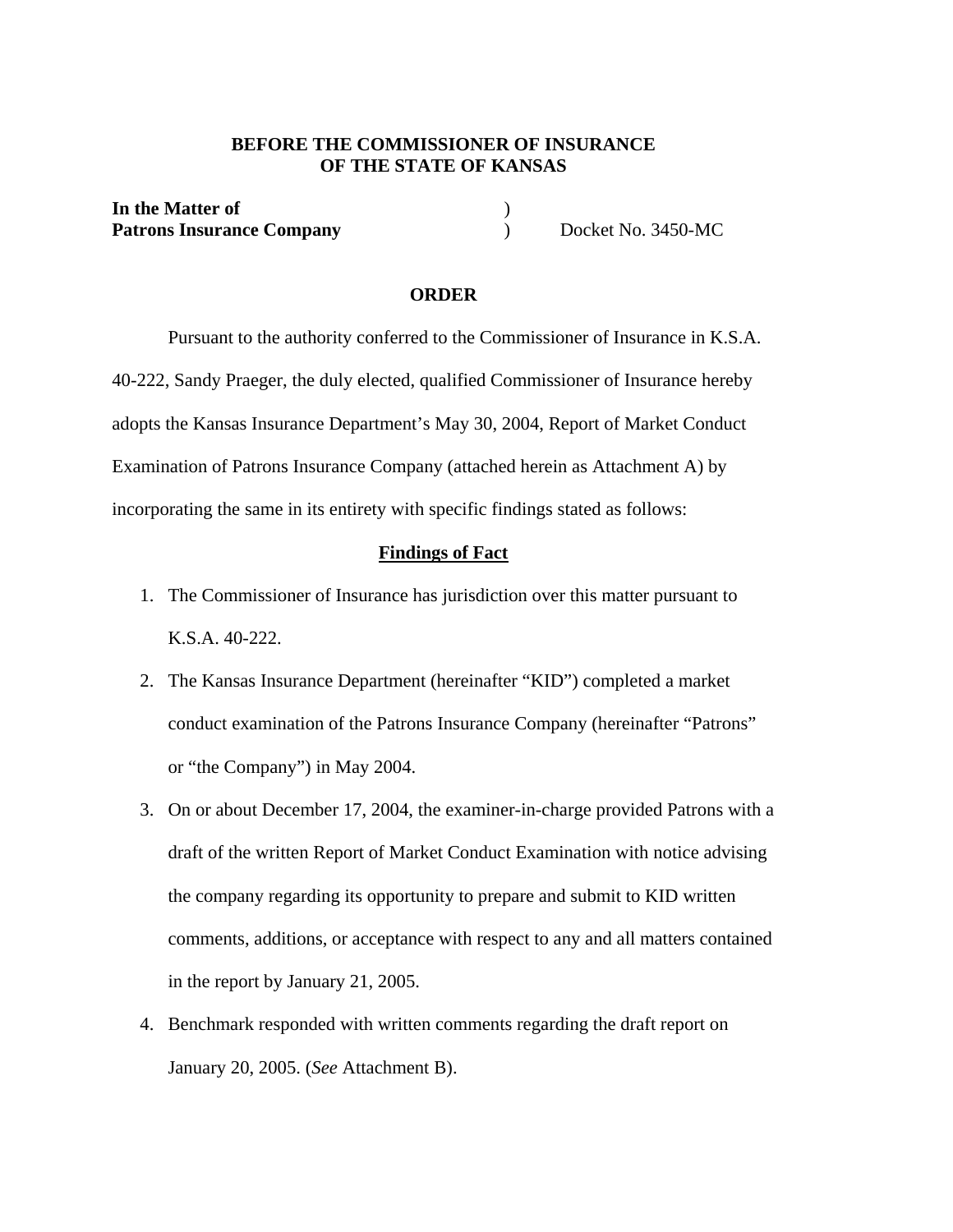- 5. The Kansas Commissioner of Insurance has since fully reviewed said Kansas report.
- 6. Patrons' privacy and security policies address only its current policyholders. These policies do not encompass privacy and security concerns regarding the beneficiaries of the policyholders, its past customers, third party claimants, and others who are involved with the policy processes or in relation with the company's policyholders.
- 7. In thirteen (13) out of twenty-five (25) randomly selected Workers Compensation policies effective in 2003, Patrons' premium calculations were based on faulty NCCI loss costs data that were erroneously loaded into the company's system<sup>1</sup>.
- 8. In three (3) out of sixty-six (66) randomly selected policies in the Other Commercial Lines category, Patrons did not experience-rate in accordance with the rules and rates that it has filed with  $KID.<sup>2</sup>$
- 9. In six (6) out of forty-two (42) randomly selected Auto policies, Patrons did not use its correct base rate on file with the KID to calculate the medical payments coverage in its private passenger auto business.<sup>3</sup>

 $\overline{a}$ <sup>1</sup> Work Comp policies based on faulty lost costs in 2003: WCPKS 07539 WCPKS07497 WCPKS08774 WCPKS08050 WCPKS07276 WCPKS07780 WCPKS05854 WCPKS08030 WCPKS08294 WCPKS08033 WCPKS08097 WCPKS07975 WCPK119139 <sup>2</sup> BOP policies not experience-rated: BOPK000501 BOPKS04718 BOPK001497  $3$  Private passenger auto policies Med Pay upon un-filed base rate: SA00510192 SA00253445 SA00510817 SA00216731 SA00312659 SA00506197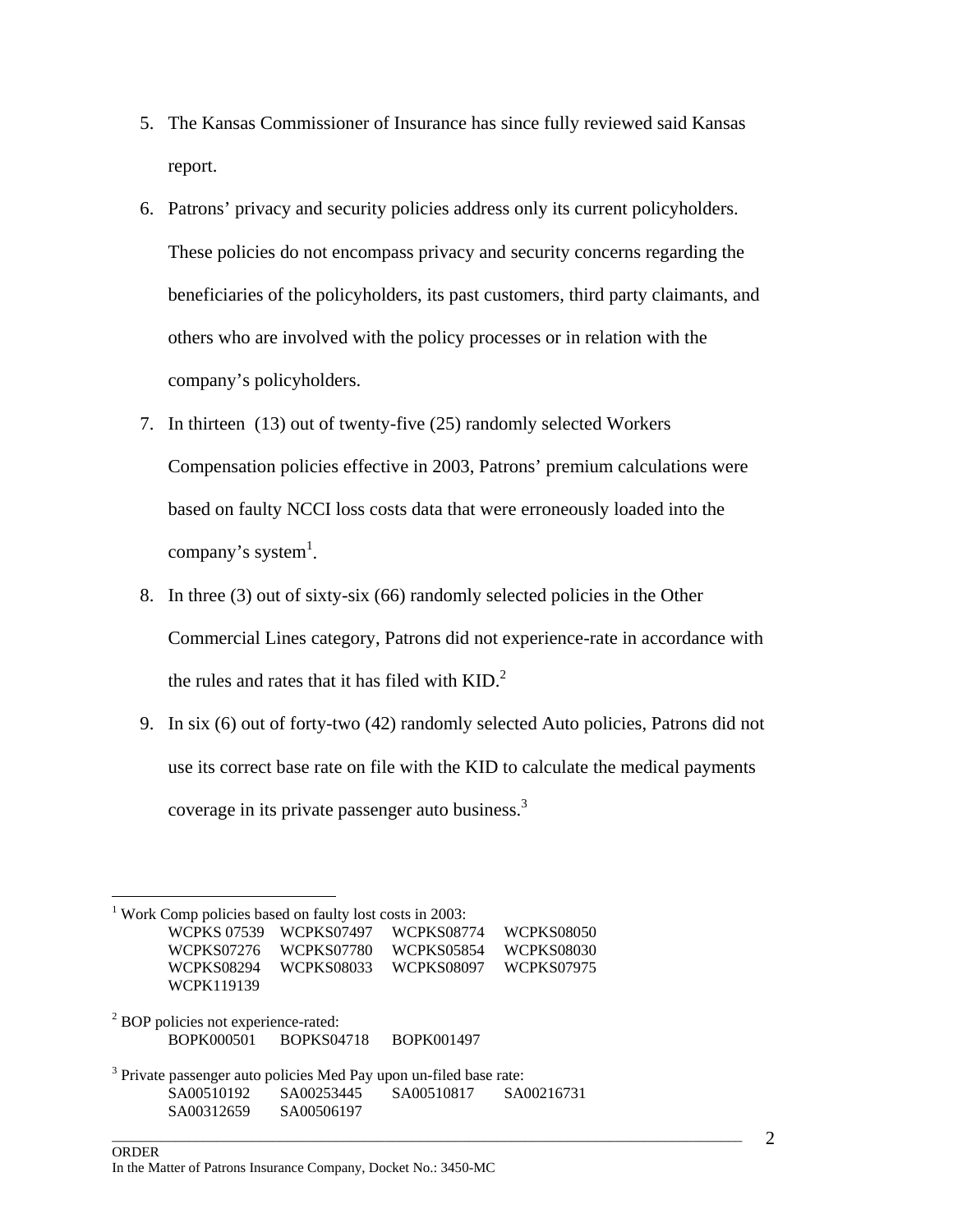- 10. In three (3) fire policies among fifty (50) randomly selected files in Property category, Patrons failed to apply the correct rating relativity for the broad form coverage. 4
- 11. Patrons revised the declaration pages of its homeowner and fire business policies in September 2003 and April 2004, respectively, but failed to file the said changes with  $KID$ <sup>5</sup>

# **Applicable Law**

- 12. K.S.A. 40-2,125 states, in pertinent parts:
	- (a) If the commissioner determines after notice and opportunity for a hearing that any person has engaged or is engaging in any act or practice constituting a violation of any provision of Kansas insurance statutes or any rule and regulation or order thereunder, the commissioner may in the exercise of discretion, order any one or more of the following:
		- (1) Payment of a monetary penalty of not more than \$1,000 for each and every act or violation, unless the person knew or reasonably should have known such person was in violation of the Kansas insurance statutes or any rule and regulation or order thereunder in which case the penalty shall be not more than \$2,000 for each and every act or violation;
- 13. K.S.A. 40-955 states, in pertinent parts:

<sup>4</sup> Fire policies with incorrect rating relativity application:

 $\overline{a}$ 

(a) Every insurer shall file with the commissioner . . . every manual of classifications, rules and rates, every rating plan, policy form and every modification of any of the foregoing which it proposes to use. Every such filing shall indicate the proposed effective date

| DP00122304                                                    |            | DP00122857 | DP00122601 |            |            |
|---------------------------------------------------------------|------------|------------|------------|------------|------------|
| <sup>5</sup> Homeowner policies affected by dec page changes: |            |            |            |            |            |
|                                                               | HO00196815 | HO00196571 | HO00197383 | HO00150263 | HO00154339 |
|                                                               | HO00166290 | HO00147919 | HO00141809 | HO00150063 | HO00022891 |
|                                                               | HO00023545 | HO00153030 | HO00155521 | HO00182032 | HO00167864 |
|                                                               |            |            |            |            |            |
| Fire policies affected by dec page changes:                   |            |            |            |            |            |
|                                                               | DP00122772 | DP00128818 | DP00122821 | DP00122776 | DP00122857 |
|                                                               |            |            |            |            |            |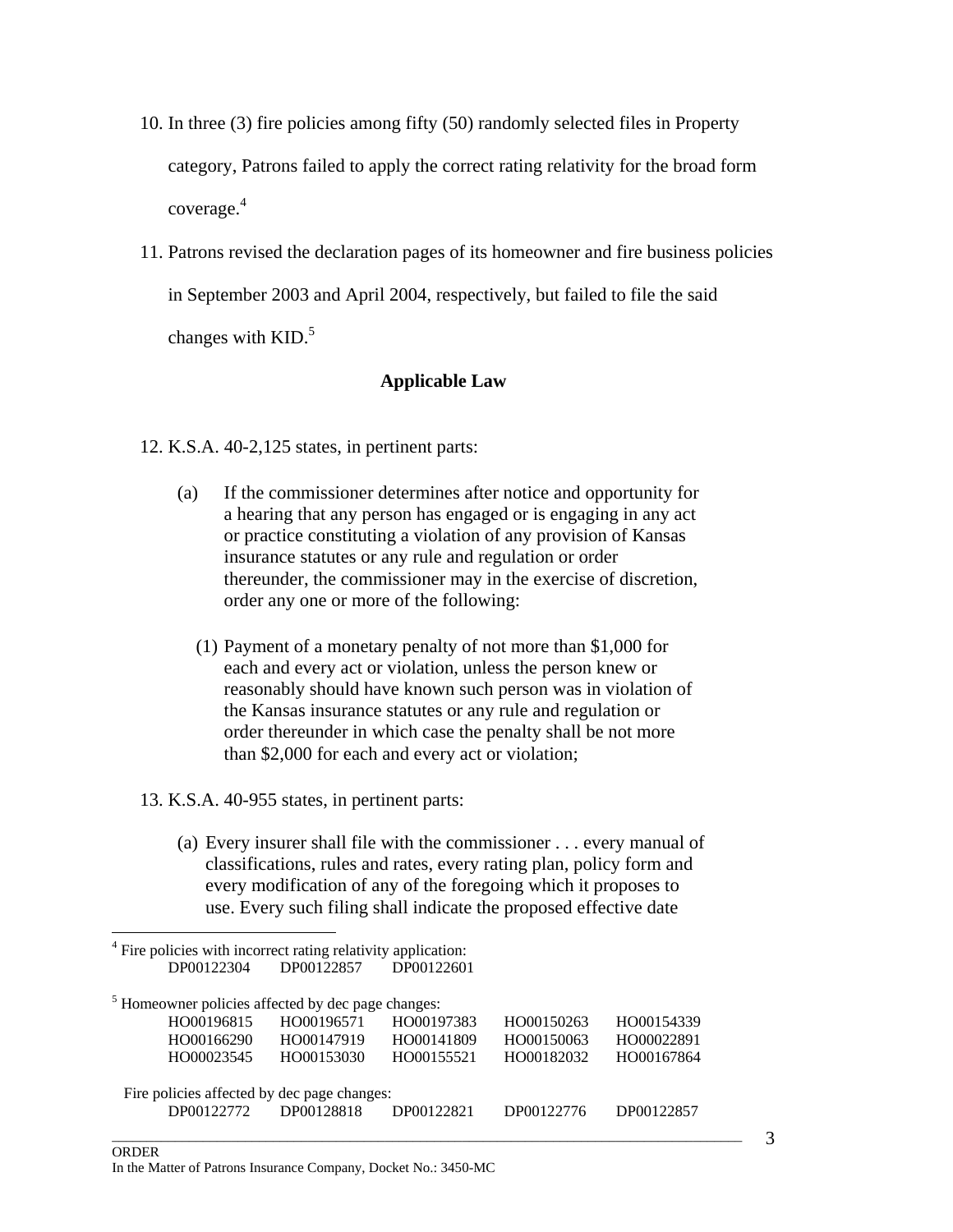and the character and extent of the coverage contemplated and shall be accompanied by the information upon which the insurer supports the filings.

- (b) Any rate filing for the basic coverage required by K.S.A. 40-3401 *et seq.* and amendments thereto, loss costs filings for workers compensation, and rates for assigned risk plans established by article 21 of chapter 40 of the Kansas statutes Annotated or rules and regulations established by the commissioner shall require approval by the commissioner before its use by the insurer in this state. Policy forms shall require approval by the commissioner before use by insurers in this state, consistent with the requirements of K.S.A. 40-216 and amendments thereto. As soon as reasonably possible after such filing has been made, the commissioner shall in writing approve or disapprove the same, except that any filing shall be deemed approved unless disapproved within 30 days of receipt of the filing.
- (c) Any other rate filing, except personal lines filing, shall become effective on filing or any prospective date selected by the insurer, subject to the commissioner disapproving the same if the rates are determined to be inadequate, excessive, unfairly discriminatory or otherwise fails to meet the requirements of this act. Personal lines rate filings shall be on file for a waiting period of 30 days before becoming effective, subject to the commissioner disapproving the same if the rates are determined to be inadequate, excessive, unfairly discriminatory or otherwise fail to meet requirements of this act. The term "personal lines" shall mean insurance for noncommercial automobile, homeowners, dwelling fire-andrenters insurance policies, as defined by the commissioner by rules and regulations. A filing complies with this act unless it is disapproved by the commissioner within the waiting period or pursuant to subsection (e).

. . .

(f) No insurer shall make or issue a contract or policy except in accordance with filings which have been filed or approved for such insurer as provided in this act.

 $\Box$  . The contribution of the contribution of the contribution of the contribution of the contribution of the contribution of the contribution of the contribution of the contribution of the contribution of the contributi

 . . . K.S.A. 40-955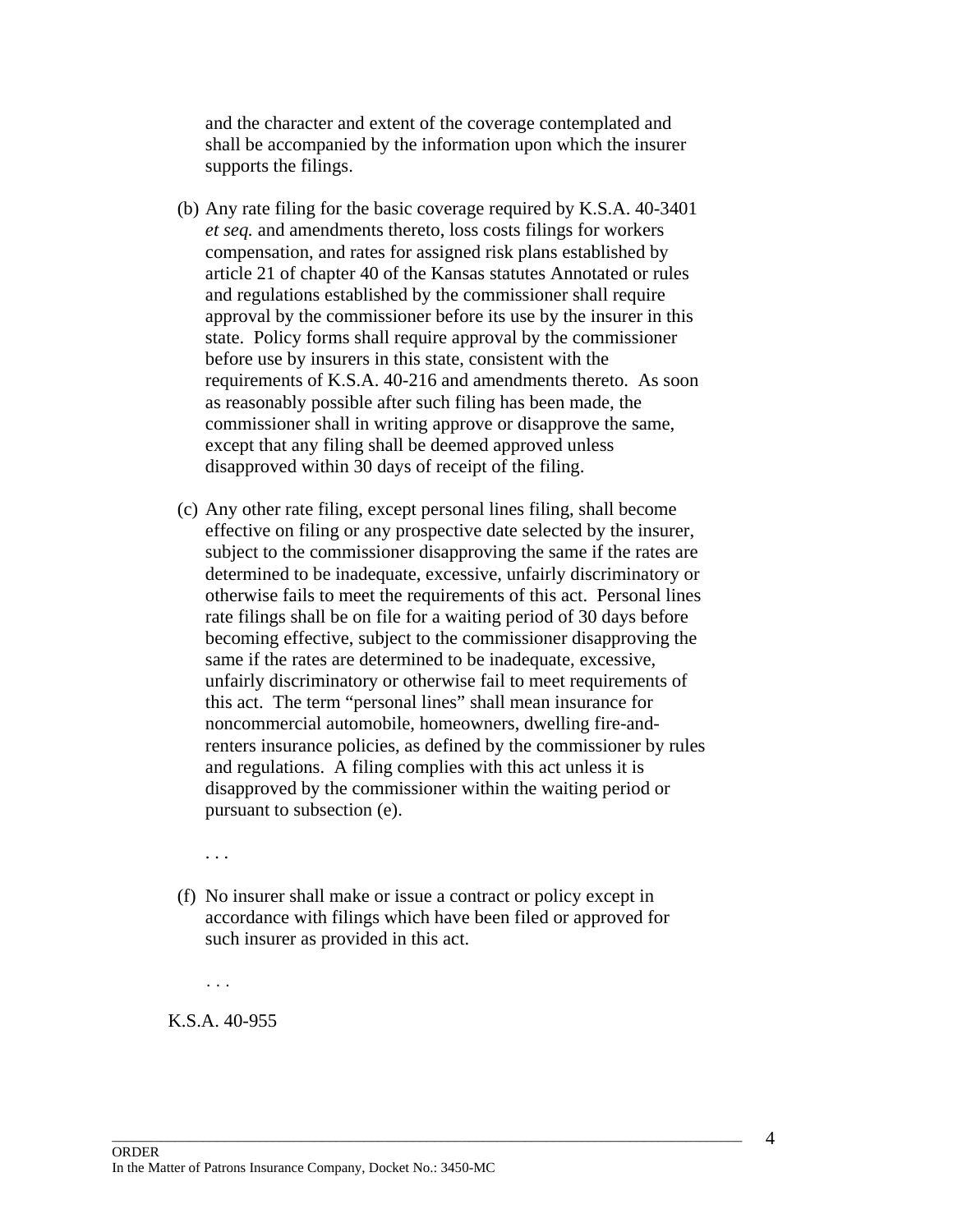### 14. K.S.A. (2004 Supp.) 40-216 states, in pertinent part:

(a) No insurance company shall hereafter transact business in this state until certified copies of its charter and amendments thereto shall have been filed with and approved by the commissioner of insurance. A copy of the bylaws and amendments thereto of insurance companies organized under the laws of this state shall also be filed with and approved by the commissioner of insurance. The commissioner may also require the filing of such other documents and papers as are necessary to determine compliance with the laws of this state. No contract of insurance or indemnity shall be issued or delivered in this state until the form of the same has been filed with the commissioner of insurance, nor if the commissioner of insurance gives written notice within 30 days of such filings, to the company proposing to issue such contract, showing wherein the form of such contract does not comply with the requirements of the laws of this state; but the failure of any insurance company to comply with this section shall not constitute a defense to any action brought on its contracts. An insurer may satisfy its obligation to file its contracts of insurance or indemnity either individually or by authorizing the commissioner to accept on its behalf the filings made by a licensed rating organization or another insurer.

Under such rules and regulations as the commissioner of insurance shall adopt, the commission may, by written order suspend or modify the requirement of filing forms of contracts of insurance or indemnity, which cannot practicably by filed before they are used. Such orders, rules and regulations shall be made known to insurers and rating organizations affected thereby. The commissioner may make an examination to ascertain whether any forms affected by such order meet the standards of this code. . . .

#### 15. K.A.R. 40-3-12 states:

(a) "Individual risk rating plans"' means individual risk premium modification plans, schedule rating plans and similar plans applicable to commercial lines of property and casualty insurance which include one or more of the following types of premium modification:

(1) Risk modification means the application of judgment debits and credits through schedule rating or individual risk premium modification plans to the individual rates otherwise applicable, based on the individual risk's variations in hazard and characteristics of the risk not reflected in its experience. Risk modification does not include variations in expenses.

(2) Expense modification means the variation of the premium for an individual risk that corresponds to the variation in the expenses of this risk from the provision for losses applicable to that entire class of risk.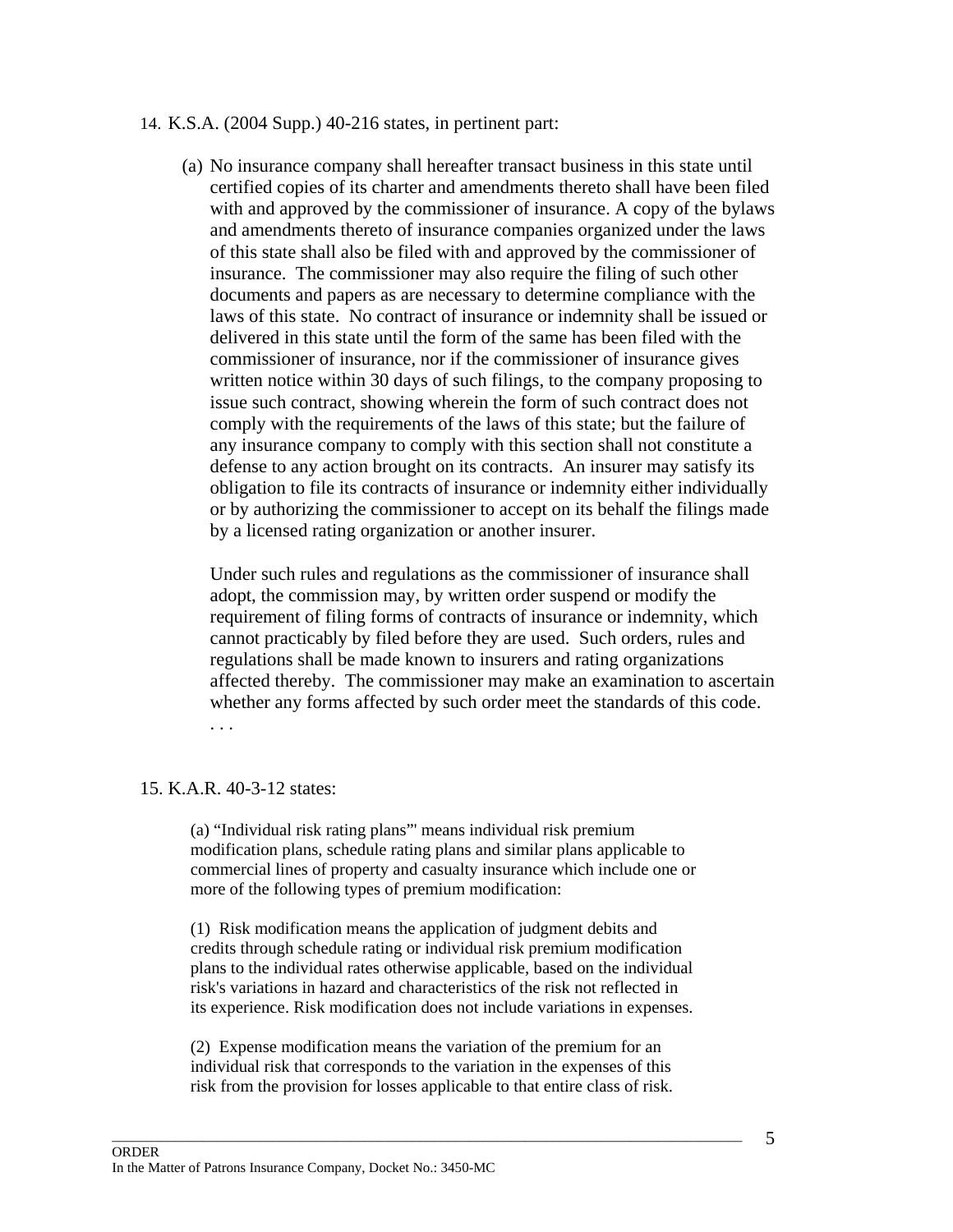(3) Experience modification, excluding retrospective rating plans, means a variation in the premium for an individual risk that corresponds to that risk's variation in past loss experience from the provision for losses applicable to that entire class of risk.

(b) Individual risk rating plans permitted by K.S.A. 40-927 and 40-1112 shall comply with the following requirements:

(1) Each plan shall specify the kind of insurance or subdivision or combination to which the plan applies.

(2) The maximum credit or debit resulting from risk modification shall not exceed 25 percent.

(3) Each plan shall establish standards which bear a relationship to the variation in hazard or expense, or both, to be measured.

(4) Each plan shall be mandatory for all eligible risks, and shall be applied by company representatives responsible for underwriting the risk or risks involved in a manner that is uniform and not unfairly discriminatory.

(5) Each company using individual risk rating plans shall obtain all information necessary to determine the proper application of the plans to any particular risk. Each company shall maintain adequate supporting information for examination by the commissioner upon request.

(6) Any change or removal of credits or debits which results from the application of individual risk rating plans shall occur only on the anniversary or renewal of a policy but not during the policy period.

(7) Any change or removal of a debit or credit which was applied under an individual risk rating plan or expense modification must be based on conclusive evidence that either the conditions which produced the most recent debits or credits no longer exist or their impact has been reduced in direct proportion to the new rating treatment applied.

16. KA.R. 40-1-46 states:

The national association of insurance commissioners' "privacy of consumer financial and health information regulation," as adopted by the national association of insurance commissioners on September 26, 2000, is hereby adopted by reference subject to the following exceptions: Sections 1 and 24 are not adopted by reference. This amended regulation shall be effective on and after February 1, 2002. K.A.R. 40-1-46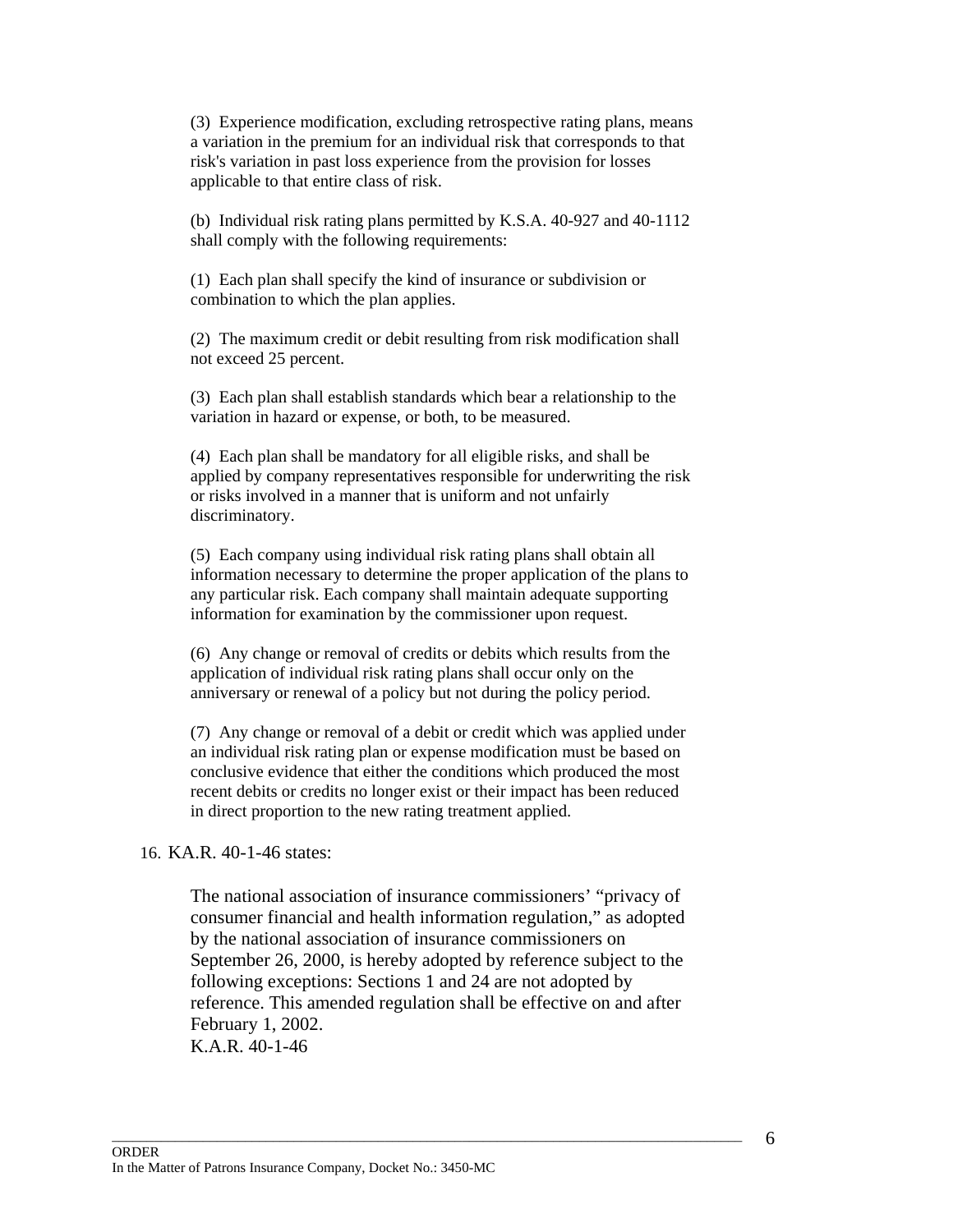17. NAIC Privacy of Consumer Financial and Health Information Regulation states:

in pertinent parts:

. . .

Section 7. Information to be Included in Privacy Notices

A. General rule. The initial, annual and revised privacy notices that a licensee provides under Sections 5, 6 and 9 shall include each of the following items of information, in addition to any other information the licensee wishes to provide, that applies to the licensee and to the consumers to whom the licensee sends its privacy notice:

(1) The categories of nonpublic personal financial information that the licensee collects;

(2) The categories of nonpublic personal financial information that the licensee discloses;

. . .

C. Examples.

. . .

(2) Categories of nonpublic personal financial information a licensee discloses.

(b) A licensee does not adequately categorize the information that it discloses if the licensee uses only general terms, such as transaction information about the consumer.

. . .

Appendix A. Sample Clauses

Licensees, including a group of financial holding company affiliates that use a common privacy notice, may use the following sample clauses, if the clause is accurate for each institution that uses the notice. (Note that disclosure of certain information, such as assets, income and information from a consumer reporting agency, may give rise to obligations under the federal Fair Credit Reporting Act, such as a requirement to permit a consumer to opt out of disclosures to affiliates or designation as a consumer reporting agency if disclosures are made to nonaffiliated third parties.)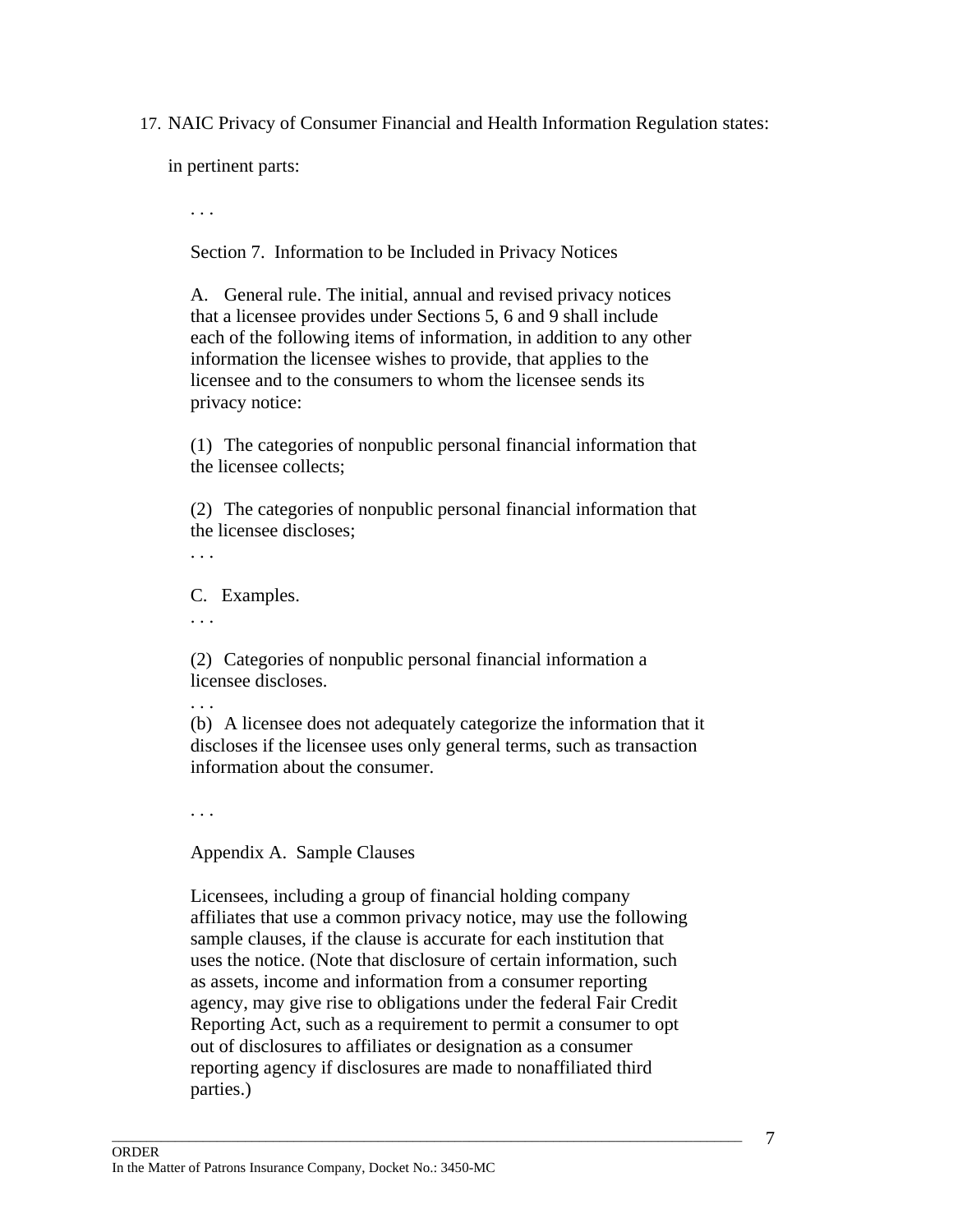A-2-Categories of information a licensee discloses (institutions that disclose outside of the exceptions)

A licensee may use one of these clauses, as applicable, to meet the requirement of Section 7A(2) to describe the categories of nonpublic personal information the licensee discloses. The licensee may use these clauses if it discloses nonpublic personal information other than as permitted by the exceptions in Sections 14, 15 and 16.

Sample Clause A-2, Alternative 1:

We may disclose the following kinds of nonpublic personal information about you:

Information we receive from you on applications or other forms, such as [provide illustrative examples, such as "your name, address, social security number, assets, income, and beneficiaries"];

• Information about your transactions with us, our affiliates or others, such as [provide illustrative examples, such as "your policy coverage, premiums, and payment history"]; and

Information we receive from a consumer reporting agency, such as [provide illustrative examples, such as "your creditworthiness and credit history"].

# **Conclusion**

Based upon the Findings of Fact and Applicable Law enumerated in paragraphs

#1 through #17 above,

# **IT IS, THEREFORE, ORDERED BY THE COMMISSIONER OF INSURANCE:**

- a. The Kansas Insurance Department's May 30, 2003, Report of Market Conduct Examination of Patrons Insurance Company is herein adopted in its entirety.
- b. Patrons' policies regarding privacy of consumer financial and health information are inadequate to meet the standard set forth by NAIC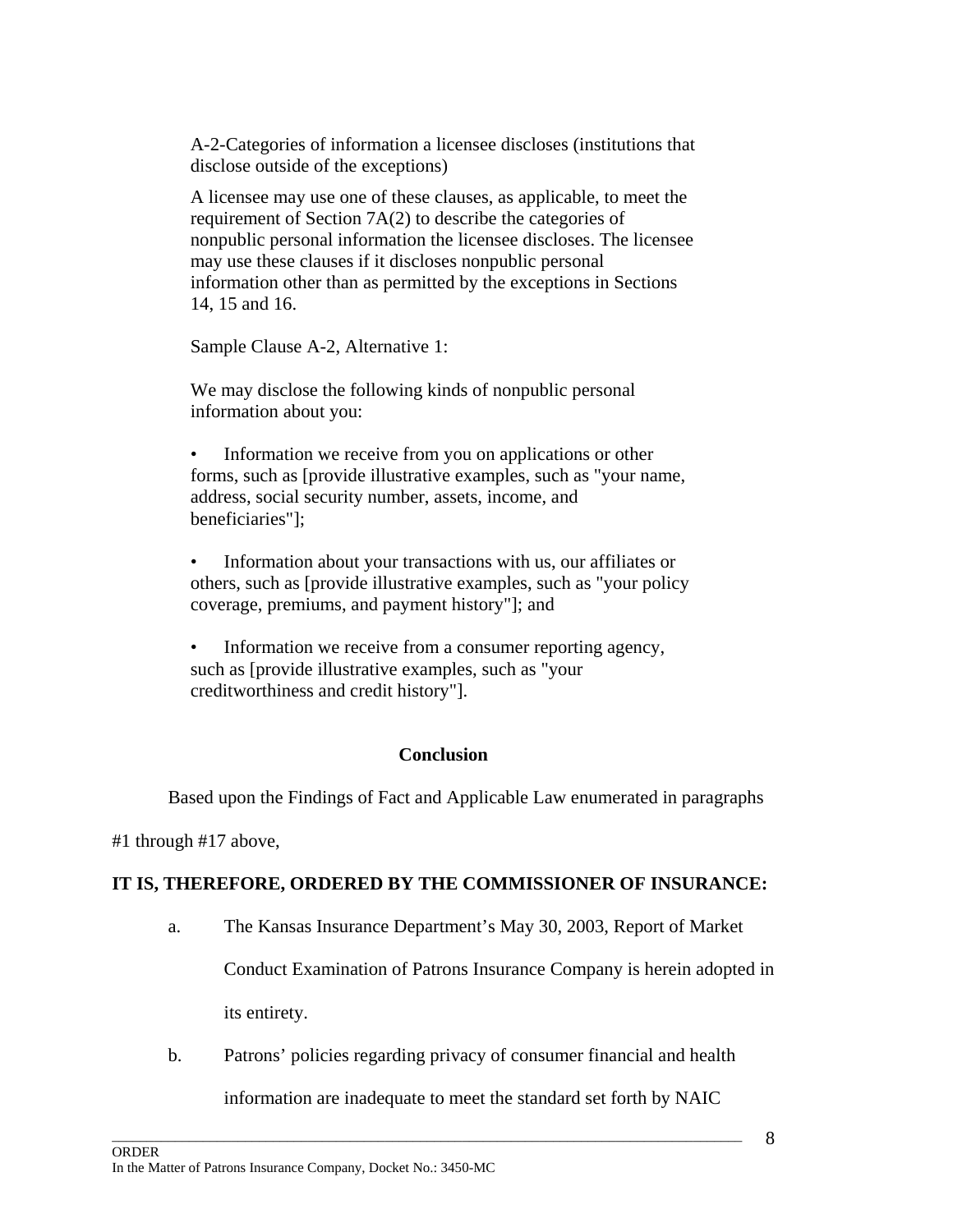Privacy of Consumer Financial and Health Information Regulation. Patrons shall amend and modify its said policies in accordance with the NAIC standards. Patrons' has complied with this requirement in May, 2005.

- c. Patrons' utilization of faulty NCCI loss costs in its workers compensation policies violates K.S.A. 40-955. The company is herein directed to submit a written plan to KID within 30 days from the date of this order regarding the schedule and method of re-rating all affected policies effective in 2003, and issuance of prompt refunds to all affected policyholders. Patrons has complied with these requirements.
- d. Pursuant to K.S.A. 40-2,215, Patrons shall pay a monetary penalty, due and payable to Kansas Insurance Commissioner on or before the 14<sup>th</sup> day from the date of this order, in the amount of Five Thousand 00/100 Dollars (\$5,000.00) for the above-stated violations of K.S.A. 40-955.
- **e.** Patrons' failure to experience-rate in its commercial lines in accordance with the rules and rates that it has filed with KID violates K.S.A. 40-955 and K.A.R. 40-3-12. The company is herein directed to submit a written plan to KID within 30 days from the date of this order outlining its proposal to experience-rate all applicable risks, or filing with KID a premium eligibility threshold complying with K.A.R. 40-3-12 and K.S.A. 40-955. Patrons has complied with this requirement in February, 2005.
- f. Pursuant to K.S.A. 40-955 and K.A.R. 40-3-12, Patrons shall also file with KID, within 30 days from the date of this order, the corrected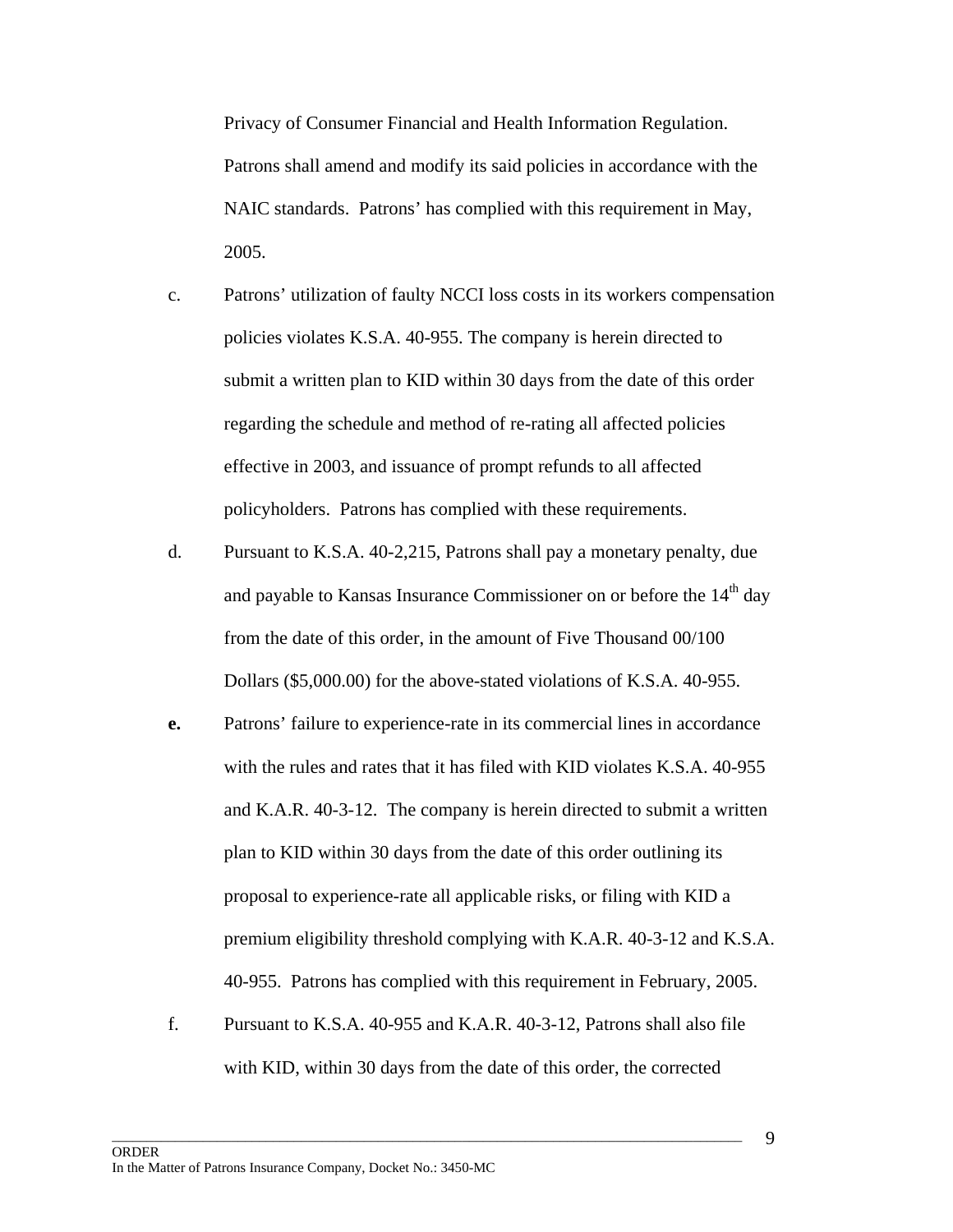Medical Payment factors for rating of private passenger auto policies. Patrons has complied with this requirement.

- g. Patrons is further directed herein to submit its plan to KID within 30 days from the date of this order outlining its procedures to re-rate all its Broad Form Dwelling Fire policies that contained rate relativity miscalculations and, scheduling of issuance refunds to all affected policyholders. Patrons has complied with this requirement.
- h. Pursuant to K.S.A. 40-216, Patrons shall file with KID its revised declaration page forms for its Homeowners and Dwelling Fire policies within 30 days from the date of this order. Patrons has complied with these requirements.

# **IT IS SO ORDERED THIS \_29th\_ DAY OF \_\_JUNE\_\_ 2005, IN THE CITY OF TOPEKA, COUNTY OF SHAWNEE, STATE OF KANSAS.**

 $\Box$  . The contribution of the contribution of the contribution of the contribution of the contribution of the contribution of the contribution of the contribution of the contribution of the contribution of the contributi



 $\angle$ s/ Sandy Praeger $\angle$ Sandy Praeger Commissioner of Insurance

 $\angle$ s/ John W. Campbell $\angle$ John W. Campbell General Counsel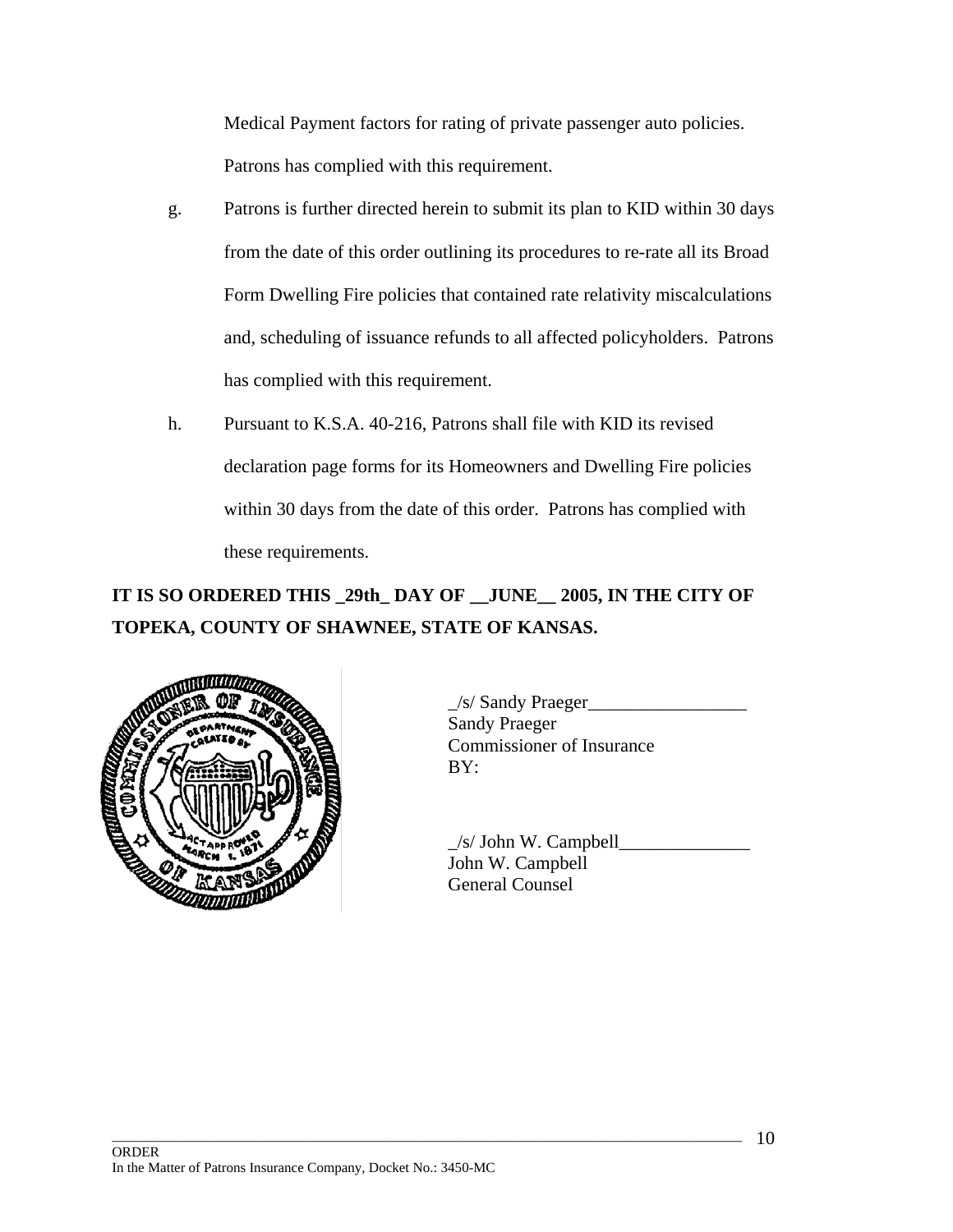## **CERTIFICATE OF SERVICE**

 The undersigned hereby certifies that he served the above and foregoing Order on this 29th day of June, 2005, by causing the same to be deposited in the United States Mail, first class postage prepaid, addressed to the following:

 James E. Cunningham, *Esq.*  Secretary / General Counsel Patrons Insurance Company 2102 White Gate Drive Columbia, MO 65202

> $\frac{1}{s}$  Hsingkan Chiang Hsingkan Chiang, Staff Attorney

## **NOTICE OF RIGHTS**

 Patrons Insurance Company ("Patrons") is entitled to a hearing pursuant to K.S.A. §77-537, the Kansas Administrative Procedure Act. If Patrons desires a hearing, the company must file a written request for a hearing with:

> John W. Campbell, General Counsel Kansas Insurance Department 420 S.W.  $9^{th}$  Street Topeka, Kansas 66612

 This request must be filed within fifteen (15) days from the date of service of this Order. If Patrons requests a hearing, the Kansas Insurance Department will notify the company of the time and place of the hearing and information on the procedures, right of representation, and other rights of parties relating to the conduct of the hearing, before commencement of same.

 If a hearing is not requested in the time and manner stated above, this Order shall become effective as a Final Order upon the expiration of time for requesting a hearing, pursuant to K.S.A. §77-613. In the event that Patrons files a petition for judicial review, pursuant to K.S.A. §77-613(e), the agency officer to be served on behalf of the Kansas Insurance Department is:

 $\Box$  . The contribution of the contribution of the contribution of the contribution of the contribution of the contribution of the contribution of the contribution of the contribution of the contribution of the contributi

John W. Campbell, General Counsel Kansas Insurance Department 420 S.W.  $9<sup>th</sup>$  Street Topeka, Kansas 66612